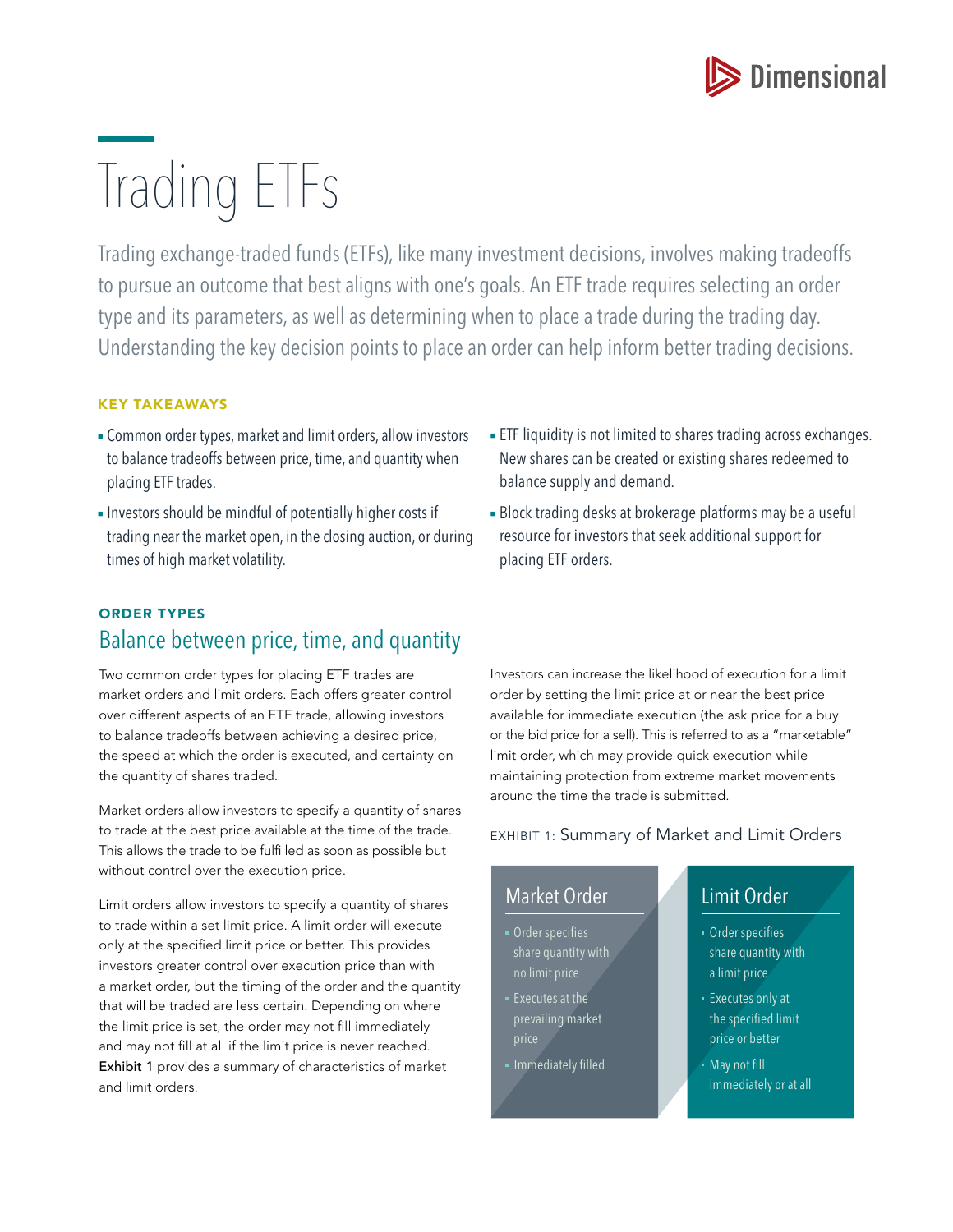#### EXHIBIT 2: Limit Order Pricing Example



Exhibit 2 presents an example to illustrate the tradeoffs in setting limit prices. In this example, the ETF can currently be bought at the ask price of \$10.05, and there are two buy limit orders with prices set at \$9.95 and \$10.05.

The first example limit order is set with a limit price \$0.10 below the current ask price of \$10.05. The order prioritizes achieving a better execution price than currently available in the market and will not execute until the market price drops to the limit price or until a seller places an order with willingness to accept a trade at that lower price to fulfill their full order. The second example limit order is set with a limit price at the current ask price of \$10.05. This marketable limit order is likely to fill quickly given it matches the price currently available in the market. This order prioritizes speed of execution above achieving an execution price better than the current market price. Investors placing greater importance on speed of execution may prefer the marketable limit order, whereas investors placing greater importance on price may prefer a limit order further away from the market price. For both example orders, the limit price prevents buying at a higher price if the ETF price was to rise quickly as the order is being placed.

## ORDER TIMING Consider times of potentially higher costs

ETF investors should consider that transaction costs may vary through time and can be larger at certain times during the trading day. Historically, we have observed that ETF spreads tend to be wider near the market open. This may result from greater pricing risk for authorized participants (APs) and dealers making markets in an ETF when some of an ETF's underlying holdings have not yet begun trading on the day.

Investors should also be mindful of trading in the closing auction, when buy and sell trades are aggregated and executed at the final closing price. We observe lower trading volumes on average in the closing auction, and dealers may have more flexibility to provide liquidity for trades occurring throughout the day.

ETFs may additionally see wider-than-average spreads during periods of high market volatility. As uncertainty increases in the market, costs to APs and market makers that impact ETF spreads, such as the costs to assemble the creation or redemption basket and hedging costs, can increase. Those costs may be passed on to investors in the form of higher ETF spreads. For investors that need to place trades during times of high market volatility, a limit order is one way that they can help protect themselves from fluctuations in ETF prices or avoid crossing large spreads.